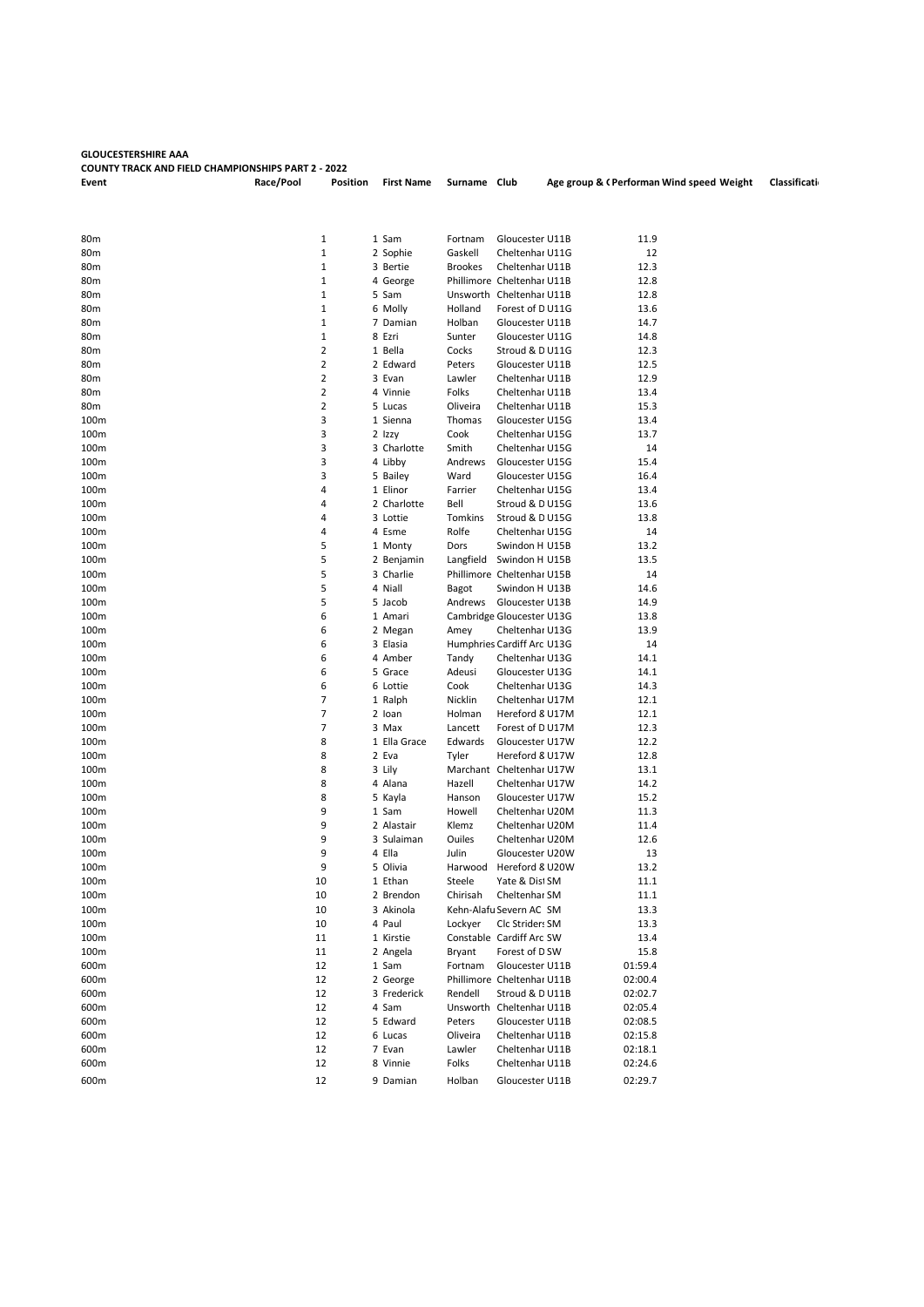| 600m          | 13               | 1 lvy  |                      |                  | Wightman Cheltenhar U11G                               | 01:58.3            |                         |     |
|---------------|------------------|--------|----------------------|------------------|--------------------------------------------------------|--------------------|-------------------------|-----|
| 600m          | 13               |        | 2 Bella              | Cocks            | Stroud & D U11G                                        | 02:00.3            |                         |     |
| 600m          | 13               |        | 3 Sophie             | Gaskell          | Cheltenhar U11G                                        | 02:13.0            |                         |     |
| 600m          | 13               |        | 4 Molly              | Holland          | Forest of DU11G                                        | 02:16.8            |                         |     |
| 600m          | 13               | 5 Eve  |                      | Coles            | Unattacher U11G                                        | 02:18.5            |                         |     |
| 600m          | 13               | 6 Ezri |                      | Sunter           | Gloucester U11G                                        | 02:25.2            |                         |     |
| 100m          | 14               |        | 1 Charlie            | Denman           | Gloucester SW                                          |                    | 19.9 frame runner       | RR3 |
| 100m          | 14               |        | 2 Chris              | Callow           | Yate & Dist SM                                         |                    | 24 frame runner         |     |
| 100m          | 14               |        | 3 Eleanor            | Hewitt           | Gloucester SW                                          |                    | 34.5 frame runner       | T79 |
| 100m          | 15               |        | 1 Elinor             | Farrier          | Cheltenhar U15G                                        | 13.2               |                         |     |
| 100m          | 15               |        | 2 Sienna             | Thomas           | Gloucester AC                                          | 13.6               |                         |     |
| 100m          | 15               |        | 3 Charlotte          | Bell             | Stroud & District AC                                   | 13.8               |                         |     |
| 100m          | 15               |        | 4 Charlotte          | Smith            | Cheltenham and County I                                | 14                 |                         |     |
| 100m          | 15               |        | 5 Lottie             | Tomkins          | Stroud & District AC                                   | 14                 |                         |     |
| 100m          | 15               | 6 Izzy |                      | Cook             | Cheltenham and County I                                | 14.1               |                         |     |
| 100m          | 15               |        | 7 Esme               | Rolfe            | Cheltenham and County I                                | 14.2               |                         |     |
| 100m          | 15               |        | 8 Libby              | Andrews          | Gloucester AC                                          | 15.2               |                         |     |
| 400m          | 16               |        | 1 Charlie            | Denman           | Gloucester SW_400m                                     |                    | 01:20.2 frame runne RR3 |     |
| 400m          | 16               |        | 2 Chris              | Callow           | Yate & Dist SM_400m                                    | 01:32.6            |                         |     |
| 200m          | 16               |        | 3 Sienna             | Thomas           | Gloucester U15G                                        | 28.6               |                         |     |
| 200m          | 16               | 4 Izzy |                      | Cook             | Cheltenhar U15G                                        | 29.8               |                         |     |
| 200m          | 16               |        | 5 Charlotte          | Smith            | Cheltenhar U15G                                        | 30.2               |                         |     |
| 200m          | 16               |        | 6 Bailey             | Ward             | Gloucester U15G                                        | 34.8               |                         |     |
| 200m          | 17               |        | 7 Elinor             | Farrier          | Cheltenhar U15G                                        | 27.8               |                         |     |
| 200m          | 17               |        | 7 Charlotte          | Bell             | Stroud & D U15G                                        | 28.1               |                         |     |
| 200m          | 17               |        | 7 Esme               | Rolfe            | Cheltenhar U15G                                        | 28.9               |                         |     |
| 200m          | 17               |        | 7 Lottie             | Tomkins          | Stroud & D U15G                                        | 29                 |                         |     |
| 200m          | 18               |        | 1 Jacob              | Andrews          | Gloucester U13B                                        | 32.4               |                         |     |
| 200m          | 18               |        | 2 Monty              | Dors             | Swindon H U15B                                         | 27.8               |                         |     |
| 200m          | 18<br>19         |        | 3 Benjamin           |                  | Langfield Swindon H U15B<br>Humphries Cardiff Arc U13G | 29.1<br>28.6       |                         |     |
| 200m<br>200m  | 19               |        | 1 Elasia<br>2 Amari  |                  |                                                        | 28.9               |                         |     |
| 200m          | 19               |        | 3 Amber              | Tandy            | Cambridge Gloucester U13G<br>Cheltenhar U13G           | 29.5               |                         |     |
| 200m          | 19               |        | 4 Lottie             | Cook             | Cheltenhar U13G                                        | 31.1               |                         |     |
| 200m          | 19               |        | 5 Olivia             | Pachula          | Gloucester U13G                                        | 31.9               |                         |     |
| 200m          | 20               |        | 1 Ioan               | Holman           | Hereford 8 U17M                                        | 24.8               |                         |     |
|               |                  |        |                      |                  |                                                        |                    |                         |     |
| 200m          | 20               |        | 2 Max                | Lancett          | Forest of DU17M                                        | 25.5               |                         |     |
| 200m<br>200m  | 21 1st<br>21 2nd |        | Ella Grace<br>Eva    | Edwards<br>Tyler | Gloucester U17W<br>Hereford 8 U17W                     | 26.3<br>26.4       |                         |     |
| 200m          | 21 3rd           |        | Lily                 |                  | Marchant Cheltenhar U17W                               | 26.9               |                         |     |
| 200m          | 21 4th           |        | Alana                | Hazell           | Cheltenhar U17W                                        | 29.1               |                         |     |
| 200m          | 22               |        | 1 Sam                | Howell           | Cheltenhar U20M                                        | 22.2               |                         |     |
| 200m          | 22               |        | 2 Alastair           | Klemz            | Cheltenhar U20M                                        | 23.4               |                         |     |
| 200m          | 22               |        | 3 Olivia             | Harwood          | Hereford 8 U20W                                        | 26.7               |                         |     |
| 200m          | 22               | 4 Ella |                      | Julin            | Gloucester U20W                                        | 28                 |                         |     |
| 200m          | 23               |        | 1 Kelly              |                  | Constable Cardiff Arc SW                               | 26.5               |                         |     |
| 200m          | 23               |        | 2 Rebecca            | Hoadley          | Cheltenhar SW                                          | 26.9               |                         |     |
| 200m          | 23               |        | 3 Kirstie            |                  | Constable Cardiff Arc SW                               | 27.5               |                         |     |
| 200m          | 24               |        | Jesse                |                  | Mazzone B Gloucester T20SM                             | 26.9               |                         |     |
| 200m          | 24               |        | Akinola              |                  | Kehn-Alafu Severn AC SM                                | 27.5               |                         |     |
| 200m          | 24               |        | Paul                 | Lockyer          | Clc Striders SM                                        | 27.7               |                         |     |
| 200m          | 25               |        | 1 Elinor             | Farrier          | Cheltenham and County I                                | 27.2               |                         |     |
| 200m          | 25               |        | 2 Sienna             | Thomas           | Gloucester AC                                          | 28.4               |                         |     |
| 200m          | 25               |        | 3 Charlotte          | Bell             | Stroud & District AC                                   | 28.7               |                         |     |
| 200m          | 25               |        | 4 Lottie             | Tomkins          | Stroud & District AC                                   | 29.1               |                         |     |
| 200m          |                  |        |                      |                  |                                                        |                    |                         |     |
| 200m          | 25               | 5 Izzy |                      | Cook             | Cheltenham and County I                                | 29.1               |                         |     |
|               |                  |        |                      |                  |                                                        |                    |                         |     |
|               | 25               |        | 6 Esme               | Rolfe            | Cheltenham and County I                                | 29.6               |                         |     |
| 200m          | 26               |        | 1 Charlie            | Denman           | Gloucester RR3SW                                       | 38.9               |                         |     |
| 200m          | 26               |        | 2 Kyrby              | Brown            | Unattacher SW                                          | 42.4               |                         |     |
| 200m          | 26               |        | 3 Chris              | Callow           | Yate & Dist SM                                         | 46.2               |                         |     |
| 200m<br>1500m | 26<br>27         |        | 4 Eleanor<br>1 Teddy | Hewitt           | Gloucester T72SW<br>Cheltenhar U13B                    | 01:19.0            |                         |     |
| 1500m         | 27               |        | 2 Olivia             | Spurr<br>Avery   | Cheltenhar U13G                                        | 05:02.1            |                         |     |
| 1500m         | 27               |        | 3 Eleanor            | Sheffield        | Stroud & D U13G                                        | 05:13.5<br>05:13.7 |                         |     |
| 1500m         | 27               |        | 4 Poppy              | Oliver           | Forest of DU13G                                        | 05:15.8            |                         |     |
| 1500m         | 27               |        | 5 Evie               | Avery            | Cheltenhar U13G                                        | 05:16.7            |                         |     |
| 1500m         | 27               |        | 6 Oliver             | Wilson           | Cheltenhar U13B                                        | 05:19.6            |                         |     |
| 1500m         | 27               |        | 7 Martha             | Marsden          | Cheltenhar U13G                                        | 05:29.9            |                         |     |
| 1500m         | 27               |        | 8 Isaac              | Stringer         | Stroud & D U13B                                        | 05:45.4            |                         |     |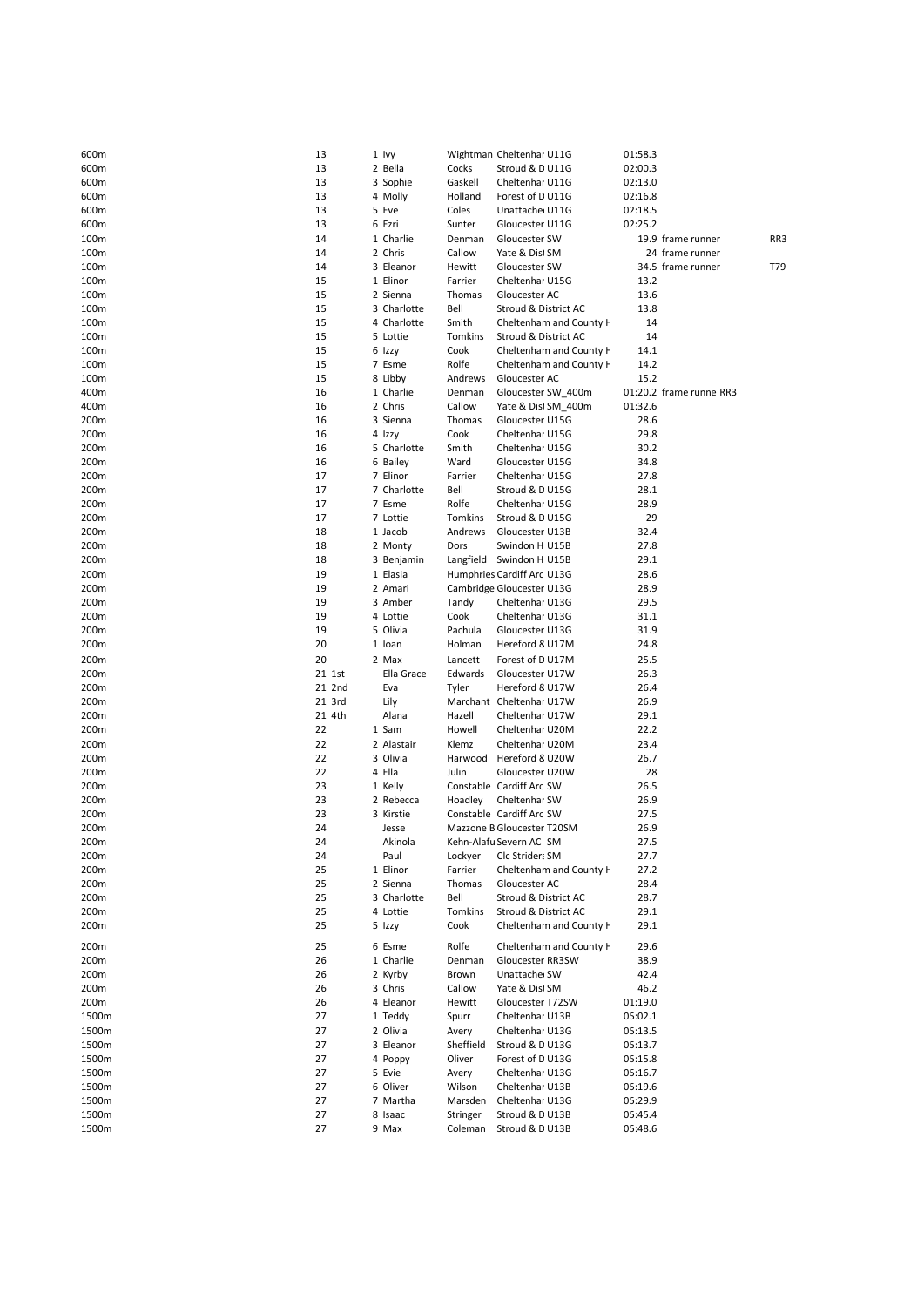| 1500m         | 27 | 10 Danielle                      | Wilson  | Forest of DU13G            |                    | 06:05.8 |                      |
|---------------|----|----------------------------------|---------|----------------------------|--------------------|---------|----------------------|
| 1500m         | 27 | 11 Oliver                        | Hart    | Gloucester U13B            |                    | 06:13.3 |                      |
| 1500m         | 28 | 1 Dominic                        | Martin  | Cheltenhar U15B            |                    | 04:29.9 |                      |
| 1500m         | 28 | 2 Sam                            | Wilson  | Cheltenhar U15B            |                    | 04:32.8 |                      |
| 1500m         | 28 | 3 Freddie                        | Coombe  | Cheltenhar U15B            |                    | 04:48.7 |                      |
| 1500m         | 28 | 4 Tom                            |         | Wightman Cheltenhar U15B   |                    | 04:53.4 |                      |
| 1500m         | 28 | 5 Zack                           |         | Marshfield Stroud & D U15B |                    | 05:05.7 |                      |
| 1500m         | 28 | 6 Lucy                           | Hillary | Bourton Rc U15G            |                    | 05:16.4 |                      |
| 1500m         | 28 | 7 Amy                            | Jones   | Stroud & DU15G             |                    | 05:24.5 |                      |
| 1500m         | 28 | 8 Millie                         | Cossins | Stroud & D U15G            |                    | 05:32.1 |                      |
| 1500m         | 29 | 1 Frederick                      | Cooper  | Yate & Dist U20M           |                    | 04:21.9 |                      |
| 1500m         | 29 | 2 Bexley                         | Turbard | Cheltenhar U17M            |                    | 04:40.3 |                      |
| 1500m         | 29 | 3 Tilly                          | Spinney | Yate & Dist U20W           |                    | 04:55.6 |                      |
| 1500m         | 29 | 4 Jessica                        | Hill    | Gloucester U20W            |                    | 05:00.2 |                      |
| 1500m         | 29 | 5 Casey                          | Boulton | Stroud & DU17M             |                    | 05:33.4 |                      |
| 1500m         | 29 | 6 Amy                            | Bond    | Stroud & D U17W            |                    | 05:37.6 |                      |
| 1500m         | 30 | 1 James                          | Denne   | Gloucester SM              |                    | 04:15.6 |                      |
| 1500m         | 30 | 2 Samuel                         | Baylis  | Clc Striders SM            |                    | 04:29.3 |                      |
| 1500m         | 30 | 3 John                           | Willson | Clc Striders SM            |                    | 05:35.3 |                      |
| 800m          | 31 | 1 Charlie                        | Denman  |                            | Gloucester SW 800m | 03:06.8 | RR <sub>3</sub>      |
| 800m          | 31 | 2 Kyrby                          | Brown   |                            | Unattacher SW 800m |         | 03:11.7 frame runner |
| 4 x100m relay | 32 | 1 Stroud AC                      |         |                            | <b>U15G</b>        | 55      |                      |
| 4 x100m relay | 32 | 2 Stroud AC                      |         |                            | <b>SW</b>          | 57.1    |                      |
| 4 x100m relay | 32 | 3 Stroud AC                      |         |                            | U17W               | 57.3    |                      |
| 4 x100m relay | 32 | 4 Cheltenham and county harriers |         |                            | U13G               | 59.9    |                      |
| 4 x100m relay | 32 | 5 Stroud AC                      |         |                            | U13G               |         | 61.9 U17M            |

**GLOUCESTERSHIRE AAA**

| <b>COUNTY TRACK AND FIELD CHAMPIONSHIPS PART 2 - 2022</b> |           |          |  |                   |              |                          |  |                                           |                 |              |
|-----------------------------------------------------------|-----------|----------|--|-------------------|--------------|--------------------------|--|-------------------------------------------|-----------------|--------------|
| Event                                                     | Race/Pool | Position |  | <b>First Name</b> | Surname Club |                          |  | Age group & ( Performan Wind speed Weight |                 | Classificati |
| HT                                                        |           | 33       |  | 1 Skyla           | Turbard      | Cheltenhar U15G          |  | 25.42                                     |                 |              |
| HT                                                        |           | 34       |  | 1 Billy           |              | Dickinson Swindon H U17M |  | 46.65                                     |                 |              |
| HT                                                        |           | 34       |  | 2 Christen        | Campion      | Gloucester U20W          |  | 39.38                                     |                 |              |
| HT                                                        |           | 34       |  | 3 Maisy           | Harvey       | Yate & Dist U20W         |  | 39.17                                     |                 |              |
| HT                                                        |           | 34       |  | 4 Ruth            | Bird         | Cheltenhar SW            |  | 33                                        |                 |              |
| HT                                                        |           | 34       |  | 5 Mary            | Watkins      | Forest of D SW           |  | 26.32                                     |                 |              |
| HT                                                        |           | 35       |  | 6 Linsey          | Hutchins     | Cheltenhar SW            |  | 19.76                                     |                 |              |
| HT                                                        |           | 35       |  | 7 Andrew          |              | McKenzie Gloucester SM   |  | 17.83                                     |                 |              |
| IJ                                                        |           | 36       |  | 1 Isobel          | Burfitt      | Cheltenhar U17W          |  | 4.55                                      |                 |              |
| IJ                                                        |           | 36       |  | 2 Rosie           | Wood         | Cheltenhar U17W          |  | 4.06                                      |                 |              |
| IJ                                                        |           | 36       |  | 3 Ruth            | Bird         | Cheltenhar SW            |  | 3.03                                      | 3 <sub>kg</sub> |              |
| Seated Club                                               |           | 37       |  | 1 Gavin           | Higgins      | Cheltenhar SM            |  | 5.83                                      |                 | F34          |
| Seated Javelin                                            |           | 38       |  | 1 Gavin           | Higgins      | Cheltenhar SM            |  | 3.08                                      |                 | F34          |
| SP                                                        |           | 39       |  | 1 Annabel         | Moloney      | Cheltenhar SW            |  | 11.33                                     |                 |              |
| SP                                                        |           | 39       |  | 2 Alana           | Hazell       | Cheltenhar U17W          |  | 10.67                                     |                 |              |
| SP                                                        |           | 39       |  | 3 Mary            | Watkins      | Forest of D SW           |  | 8.34                                      |                 |              |
| SP                                                        |           | 39       |  | 4 Ruth            | Bird         | Cheltenhar SW            |  | 8.22                                      |                 |              |
| SP                                                        |           | 39       |  | 5 Charlotte       | Bell         | Stroud & D U15G          |  | 7.57                                      |                 |              |
| SP                                                        |           | 39       |  | 6 Olivia          | Harwood      | Hereford 8 U20W          |  | 7.44                                      |                 |              |
| SP                                                        |           | 39       |  | 7 Bailey          | Ward         | Gloucester U15G          |  | 6.95                                      |                 |              |
| SP                                                        |           | 39       |  | 8 Esme            | Rolfe        | Cheltenhar U15G          |  | 6.93                                      |                 |              |
| SP                                                        |           | 39       |  | 9 Libby           | Andrews      | Gloucester U15G          |  | 6.59                                      |                 |              |
| SP                                                        |           | 39       |  | 10 Linsey         | Hutchins     | Cheltenhar SW            |  | 6.49                                      |                 |              |
| SP                                                        |           | 39       |  | 11 Megan          | Amey         | Cheltenhar U13G          |  | 6.48                                      |                 |              |
| IJ                                                        |           | 40       |  | 12 Alfie          | Wood         | Cheltenhar U20M          |  | 6.45                                      |                 |              |
| IJ                                                        |           | 40       |  | 13 Sulaiman       | Ouiles       | Cheltenhar U20M          |  | 5.45                                      |                 |              |
| IJ                                                        |           | 40       |  | 14 James          | Bagot        | Swindon H U17M           |  | 4.97                                      |                 |              |
| IJ                                                        |           | 40       |  | 15 Christopher    | O'Carroll    | Gloucester SM            |  | 2.22                                      |                 |              |
| SP                                                        |           | 41       |  | 1 Billy           |              | Dickinson Swindon H U17M |  | 11.61                                     |                 |              |
| SP                                                        |           | 41       |  | 2 Mike            | Curneen      | Cheltenhar SM            |  | 8.75                                      |                 |              |
| SP                                                        |           | 41       |  | 3 Sulaiman        | Ouiles       | Cheltenhar U20M          |  | 8.61                                      |                 |              |
| SP                                                        |           | 41       |  | 4 Benjamin        | Langfield    | Swindon H U15B           |  | 6.03                                      |                 |              |
| <b>SP</b>                                                 |           | 41       |  | 5 Christopher     | O'Carroll    | Gloucester SM            |  | 6.01                                      |                 |              |
| SP                                                        |           | 41       |  | 6 Nasir           | Ouiles       | Gloucester U17M          |  | 5.98                                      |                 |              |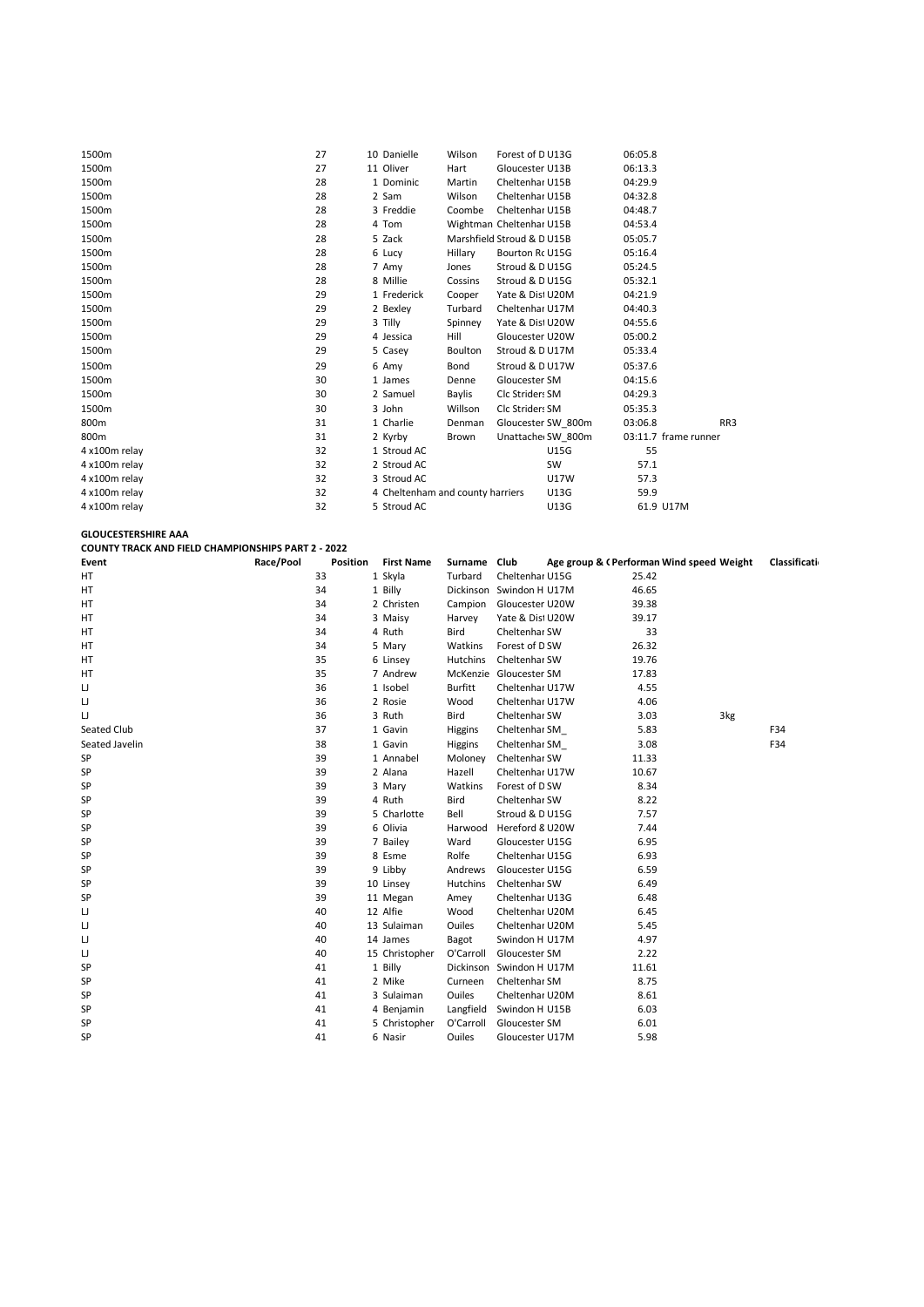$\overline{m}$